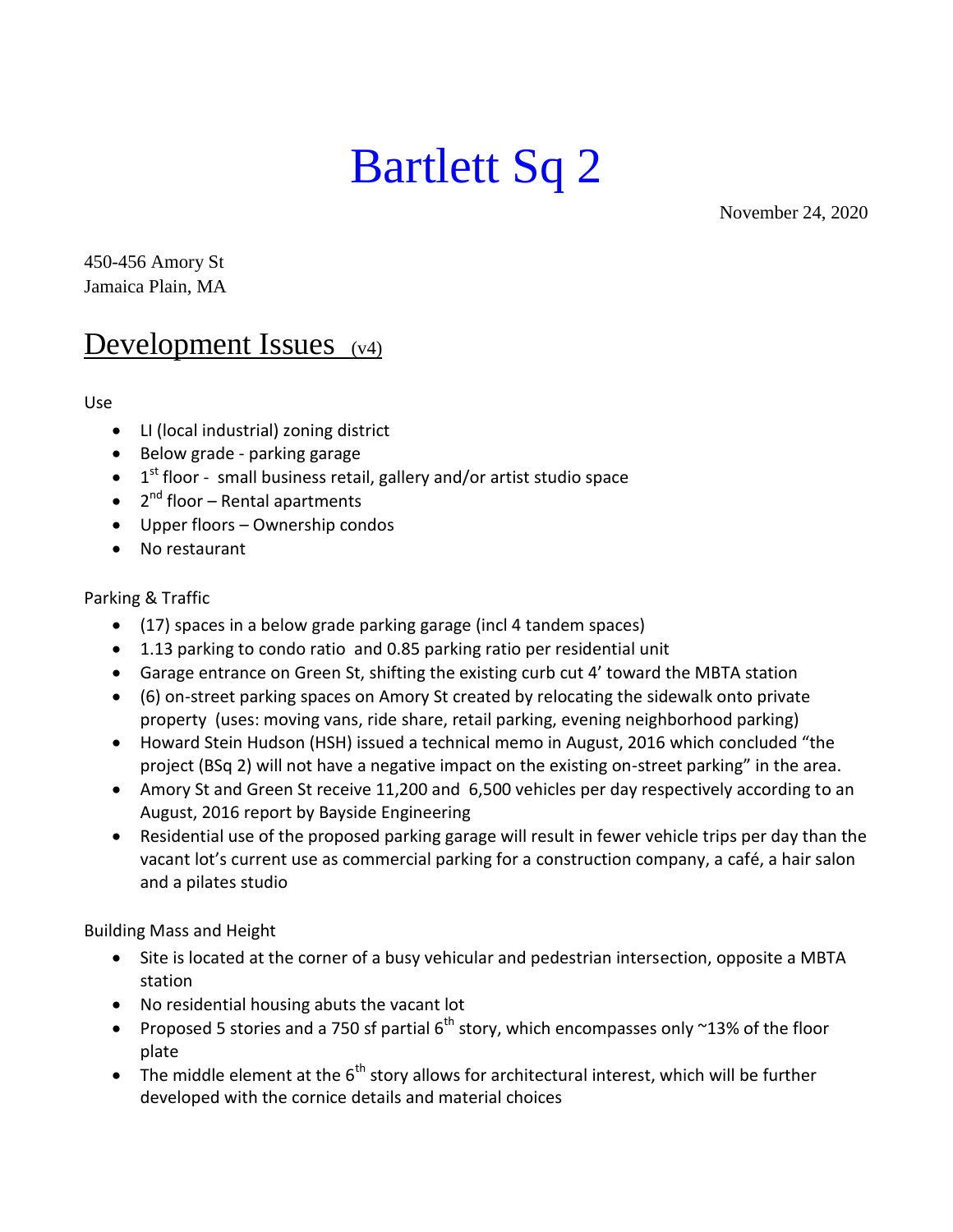- Building relief achieved by:
	- 1. change of materials on the façades
	- 2. recessed building elements on both Amory & Green
	- 3. Juliet balconies on Green St and south façades

Building Setbacks (and sidewalks)

- The entire façade will be stepped back  $\gamma$  along Green St. and  $\gamma$ 5' along Amory St.
- Current conditions do not permit sidewalk ADA compliance, street trees or a pleasant pedestrian experience. Existing sidewalks are very narrow.
	- 1. Green St sidewalk 6-4 wide (plus 6" curb)
	- 2. Amory St sidewalk 5-8 wide (plus 6" curb)
	- 3. Corner sidewalk restricted to 3-4 between traffic light and the back of sidewalk
- Pedestrian access will be greatly enhanced by the wider sidewalks (+100% along Green St and +65% along Amory St) and the alleviation of the pinch point at the street intersection
- A fundamental design principle of BSq 2 is not to create "wedding cake" facades, with seemingly arbitrary step-backs, which have become popular for residential and mixed-use buildings throughout the City.

# Affordability

- (3) affordable rentals (60%), incl two 3-bedrms, at AMI 50%/60%/70%
- (2) affordable condos (13.3%), incl a 3 bedrm and 1 bedrm, at 80% and 100% AMI
- (2) developer subsidized commercial spaces for artist work studios and/or small businesses
- The plan meets JP/Rox affordability guidelines even without consideration of the subsidized commercial spaces
- The artist community has requested work space, not live-work.

# JP/Rox Plan

- Guidelines adopted by the BPDA Board in 2017 after 3 years of study and community participation
- Not codified into zoning law by the City of Boston Zoning Commission
- BSq 2 site changed from a Local Industrial to a Local Convenience district
- (5) stories (55') allowed in exchange for increased affordability (20% total on average)
- **•** Recommends 80% of the façade step back 5' from the lot line at the  $5<sup>th</sup>$  floor
- Parking requirements reduced to a maximum of 1.0 spaces per residential unit
- Plan encourages wider sidewalks, green building, active retail and job preservation

# Trash & Deliveries

- Trash and recycling stored in 2 yd containers accessed from the alley off Green St
- Weekly or bi-weekly pick up as necessary
- No restaurant
- No loading dock